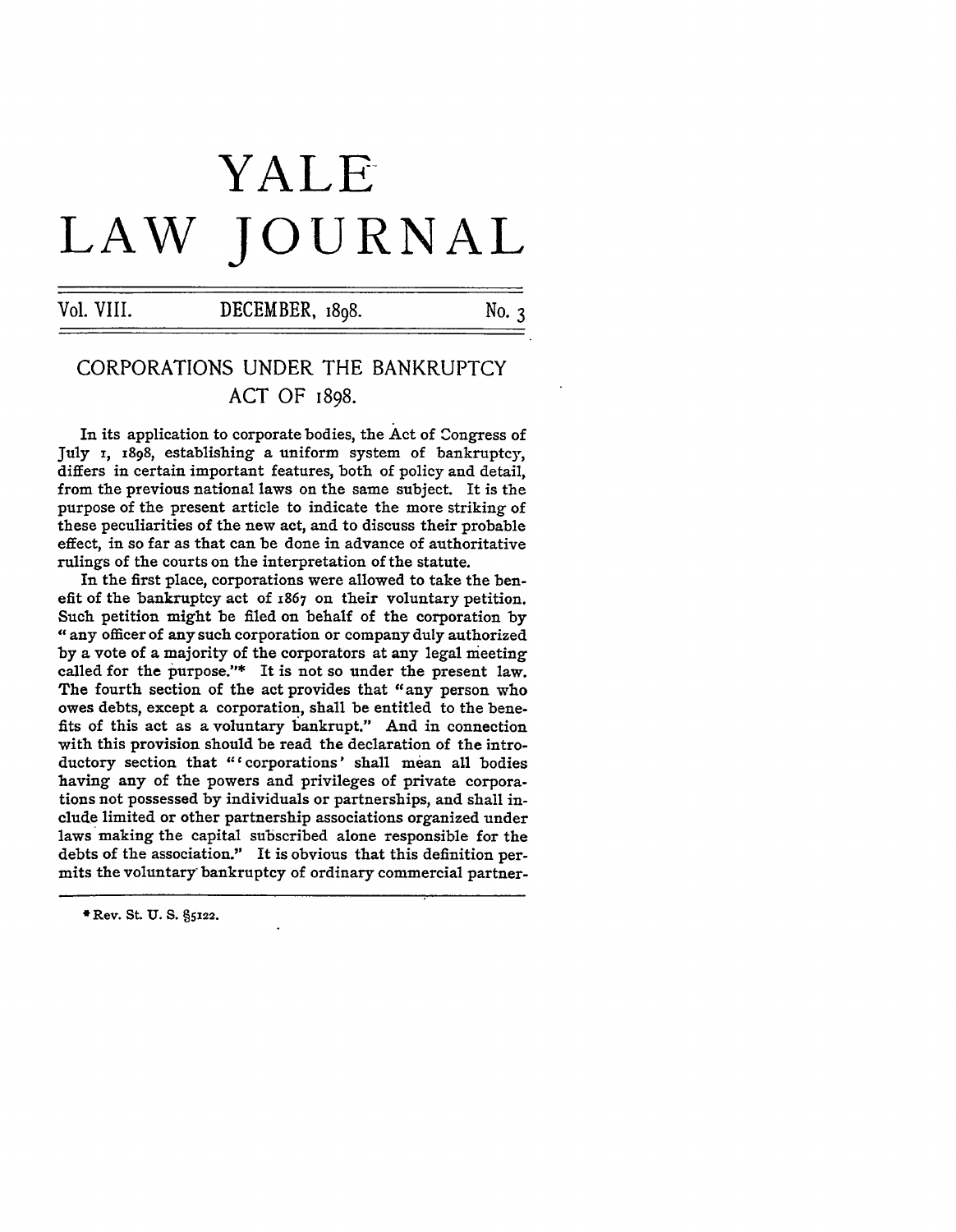ships, but shuts out most forms of limited partnership, jointstock companies, and other forms of associated capital.

As all corporations are excluded from the voluntary features of the act, so also many kinds of corporations are exempted from compulsory proceedings under it. Involuntary proceedings in bankruptcy may be taken against "any corporation engaged principally in manufacturing, trading, printing, publishing, or mercantile pursuits, owing debts to the amount of one thousand dollars or over. Private bankers, but not national banks or banks incorporated under state or territorial laws, may be adjudged involuntary bankrupts." **\*** This provision is much more restricted than the corresponding clause of the act of 1867, which applied to all "moneyed, business, or commercial corporations." Under that clause it was said that a corporation carrying on and pursuing any lawful business, defined and clothed **by** its charter with power to do so, was a "business corporation" and amenable to the bankruptcy law; and that it was the clear intent of the clause to bring within the scope of the law all corporations, except those organized for religious, charitable, literary, educational, municipal, or political purposes.<sup>†</sup> Hence, for example, the authority of a court of bankruptcy to adjudicate a railroad company bankrupt and administer its property under the act was fully established and not infrequently exercised.1 But such a corporation does not appear to fall under any of the classes enumerated in the new act, unless possibly it should be considered that its business was a "mercantile pursuit," and even that construction would do violence to the established use of language. To take another illustration, insurance companies were held to be subject to the compulsory features of the act of 1867, as they are clearly "moneyed or business" corporations. § Insurance companies do not manufacture, print, or publish, as the principal part of their business; and it is very doubtful whether their business could be considered a "mercantile pursuit," within the true meaning and intent of the law. On this point the courts must eventually decide. There is but little direct authority. But we have a decision that insurance is not "commerce," as that term is used in the Constitution of the United States, **0** and numerous rulings

 $\mathcal{M}(\mathcal{P}) \cong \mathcal{M}(\mathcal{P}) \cong \mathcal{M}(\mathcal{P}) \cong \mathcal{M}(\mathcal{P}) \cong \mathcal{M}(\mathcal{P}) \cong \mathcal{M}(\mathcal{P}) \cong \mathcal{M}(\mathcal{P}) \cong \mathcal{M}(\mathcal{P}) \cong \mathcal{M}(\mathcal{P}) \cong \mathcal{M}(\mathcal{P}) \cong \mathcal{M}(\mathcal{P}) \cong \mathcal{M}(\mathcal{P}) \cong \mathcal{M}(\mathcal{P}) \cong \mathcal{M}(\mathcal{P}) \cong \mathcal{M}(\mathcal{$ 

<sup>\*</sup>Bankruptcy Act, **1898, §4, b.**

tAlabama **& C.** R. Co. v. Jones, **5 N.** B. R. **97.**

t See New Orleans, **S.** F. & L. R. Co. v. Delamore, 114 **U. S. 5o,** and other cases cited in Black, Bankruptcy, **30.**

<sup>§</sup> In re Merchants' Ins. Co., **3** Biss. 162.

Paul v. Virginia, 8 Wall. 168; Insurance Co. of North America v. **Com**monwealth, **87** Pa. St. **173.**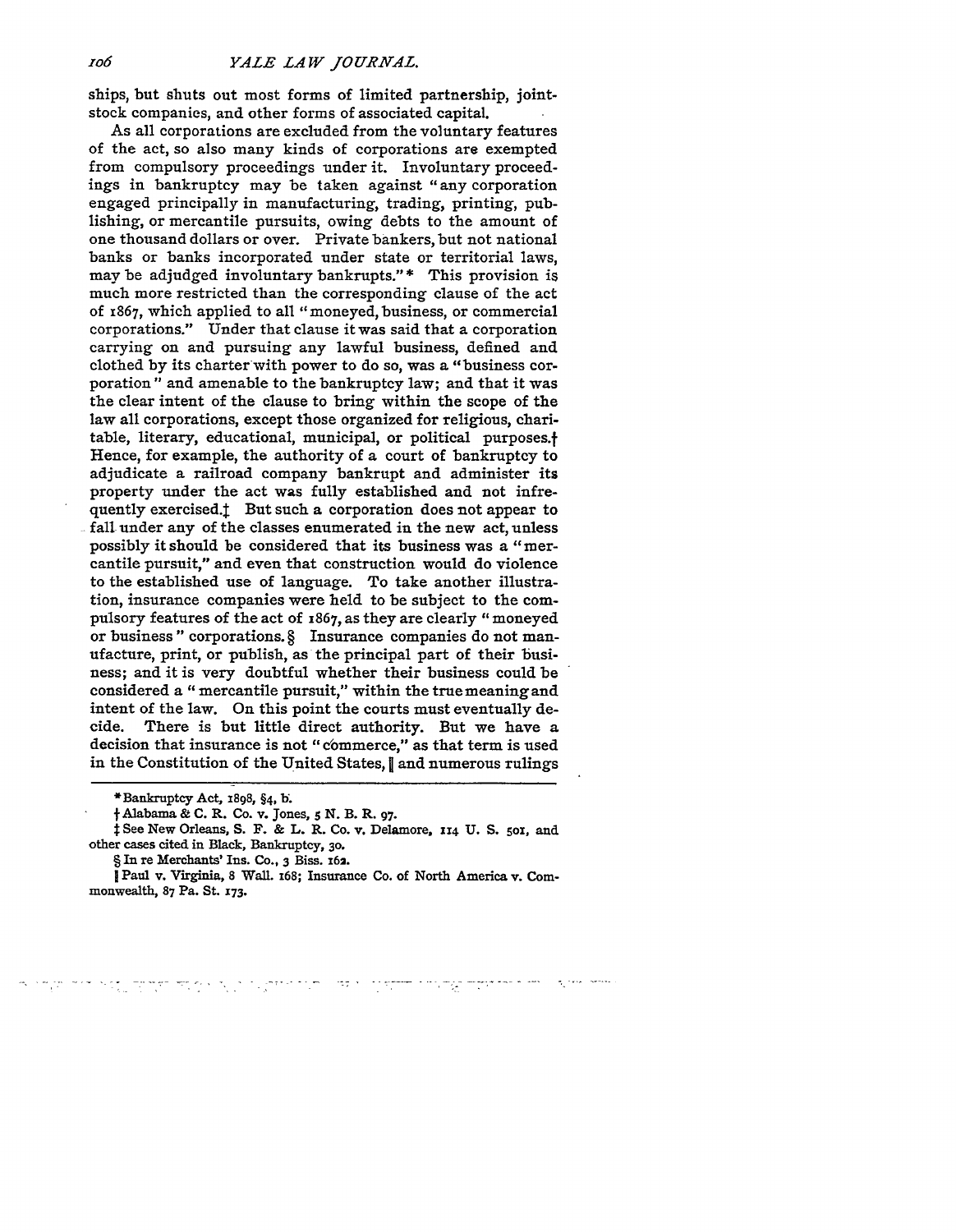# *CORPORATIONS UNDER BANKRUPTCY ACT x89& o7*

(presently to be cited) to the effect that a "merchant" is one who buys and sells commodities. Religious societies, in the United States, are almost invariably corporations, and hence are not subject to the bankruptcy law. For, as corporations, they cannot take advantage of it **by** a -voluntary petition, nor can they be proceeded against *in invitum,* since they are not engaged in "manufacturing, trading, printing, publishing, or mercantile pursuits." But it seems that an association of persons organized for religious or ecclesiastical purposes, but which has not complied with the statutes of the state With respect to the steps necessary to secure a corporate existence, might be proceeded against as an "unincorporated company," provided it did not have "any of the powers and privileges of private corporations not possessed **by** individuals or partnerships," and owed debts to the amount of a thousand dollars.

As to this phrase, "unincorporated company," there is need of careful discrimination. The fourth section of the act provides that "any natural person," except such as follow certain enumerated pursuits, "any unincorporated company, and any corporation engaged principally in manufacturing," etc., may be adjudged an involuntary bankrupt. The introductory section, as we have seen, makes the term "corporation" include "limited or other partnership associations organized under laws making the capital subscribed alone responsible for the debts of the association." Now, if the word "corporation," in the clause relating to involuntary bankruptcy, is to be taken in this comprehensive sense, then, being contrasted with "unincorporated company," it will include, and "unincorporated company," will *not* include, limited partnerships and joint-stock associations. The effect of this reading will be that such partnerships and associations are not amenable to the law unless pursuing one of the enumerated occupations, while any other. form of unincorporated company is subject to the law without reference to the nature of its business.\*

Aside from printing and publishing companies, those corporations which are made subject to the compulsory provisions of the act are, as already stated, corporations engaged in "manufacturing, trading, or mercantile pursuits." The term "trader" is not new in bankruptcy law. In fact, at first, such laws were

<sup>\*</sup>As to the nature of joint-stock companies and limited partnerships, with particular reference to ihe question of their corporate existence, and to their citizenship for purposes of Federal jurisdiction, see Chapman v. Barney, **129 U.** S. **677;** Carnegie v. Hulbert, **3** *C.* **C.** A. 39r, **53** Fed. Rep. **io;** Youngstown Coke Co. v. Andrews Bros. **Co.,, 79** Fed. Rep. **669, -**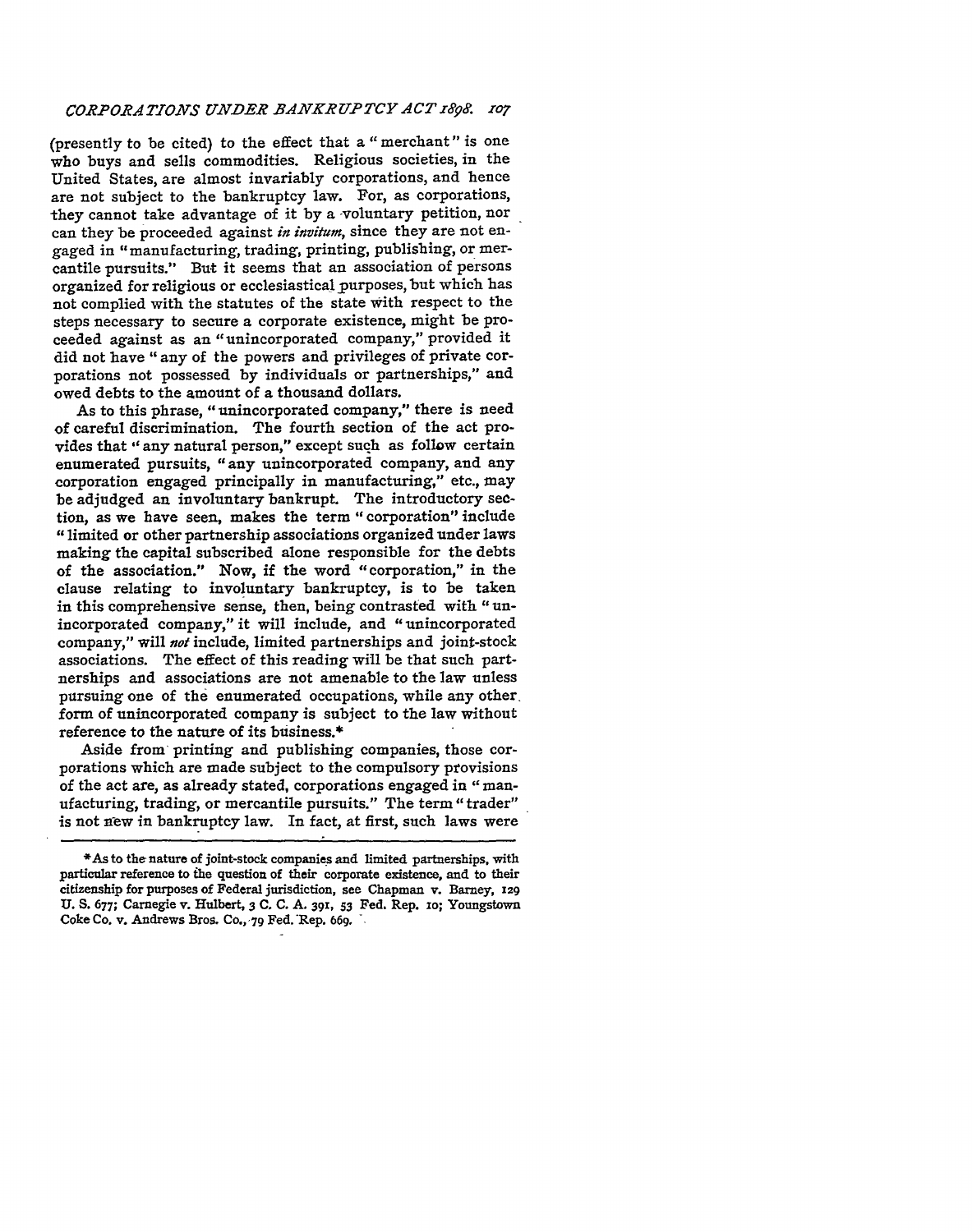restricted entirely to persons who answered to this description; and even after their scope was enlarged, traders were required to keep books of account, in order to be entitled to a discharge, and in some other respects were distinguished from others subject to the law. The interpretation of the term, therefore, as here used, should not occasion any special difficulty. The same is true, in a measure, of the terms "merchant" and "mercantile pursuits." But "manufacturer," as descriptive of a class of persons amenable to be proceeded against in bankruptcy, is an entirely novel designation. The courts, however, in putting a construction upon this word, will not be entirely without precedents to follow. In many of the states statutes have been enacted which make special provision for the organization and government of "manufacturing corporations," or impose special liabilities upon their directors or stockholders, or exempt, wholly or in part, their property from the ordinary burdens of taxation. Upon the simple question whether or not a given corporatiou comes within the class thus designated, decisions rendered under these state statutes should be considered applicable to the bankruptcy law, and while not binding on the federal courts, will be of value as persuasive authorities.

**And** first, a merchant is "one who is engaged in the business of buying commercial commodities and selling them again for the sake of profit; especially one who buys and sells in quantity or **by** wholesale. One who buys without selling again, or who sells without having bought, as where one sells products of his own labor, or who buys and sells exclusively articles not the subject of ordinary commerce, or who buys and sells commercial articles on salary and not for profit, is not usually termed a merchant."\* In the case of a merchant, as well as a manufacturer, there is the common element of purchasing personal property, with a view of making a gain or profit. But a manufacturer attains this object **"by** adding to the value of the property after purchase, **by** some process or combination with other materials, while the merchant is supposed to get his advanced price or profit **by** selling the article as it is, without subjecting it to any change **by** hand, **by** machinery, or **by** art. The material entering into the manufactured article may be modified more or less in its identity, as it passes through the several stages of a manufacturing process; but the merchant

<sup>\*</sup>Century Dict. voc. "Merchant." **A** merchant is one who buys to sell again, and who does both, not occasionally or incidentally, but habitually and as a business. Commonwealth v. Natural Gas **Co., 32** Pittsb. Leg. **J.** 30o; State v. Smith, **5** Humph. **393;** Lansdale v. Brashear, 3 T. B. Mon. **330.**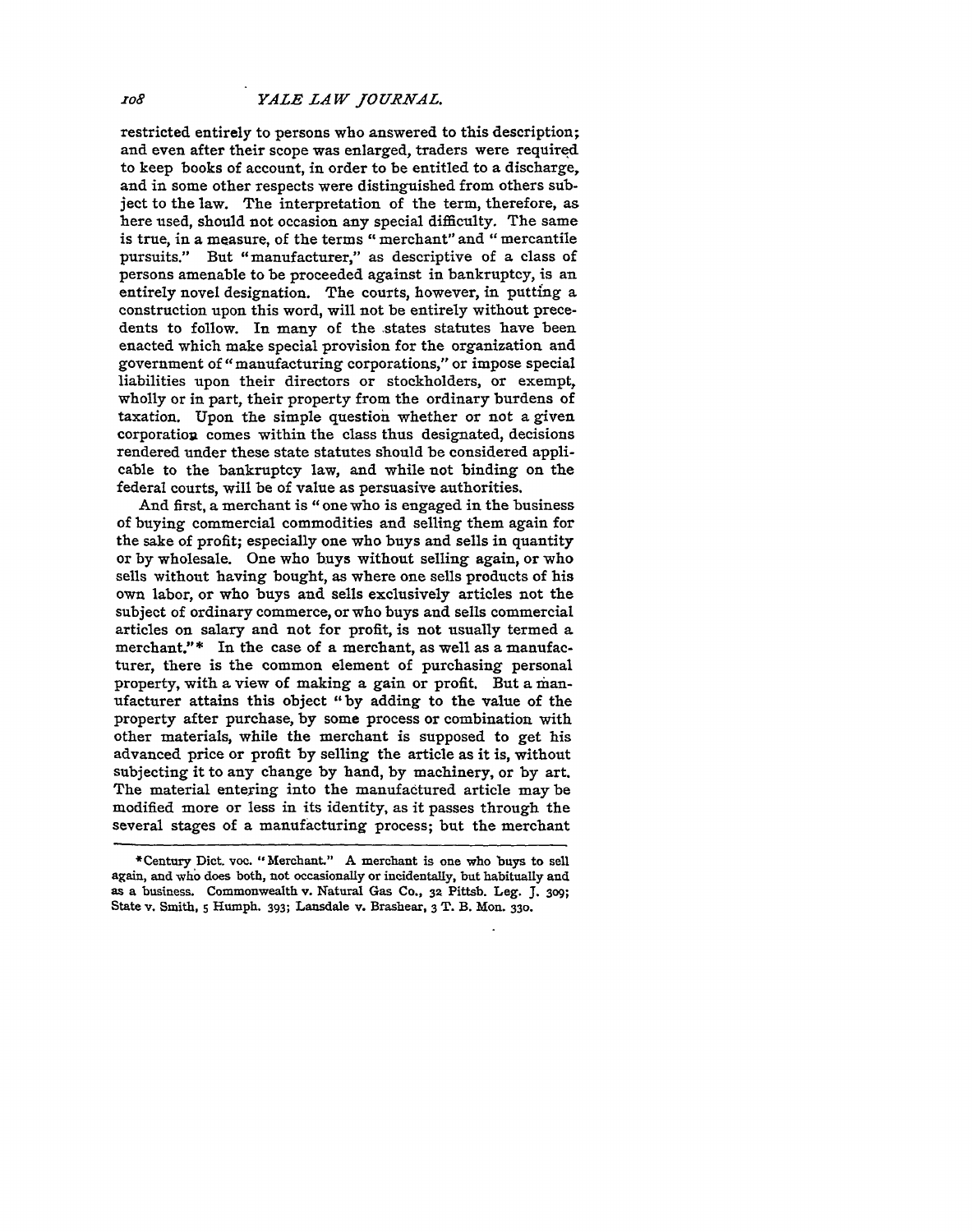#### $CORPORTIONS UNDER BANKRUPTCY ACT I808, I00$

deals in the manufactured article itself, or its constituents, **by** buying and selling them in the same condition in which he purchases them. His business is that of exchanges and not of making or fabricating from raw materials."\*

Proceeding now to specify examples of these questions, we find decisions to the effect that the production of illuminating gas, and supplying it to consumers, is a manufacture, and that corporations organized for this purpose and engaged in this business are "manufacturing companies." Not so, however, with natural gas. **A** company engaged in supplying natural gas to customers for light and heat is not a manufacturing corporation. Natural gas is **"a** product of nature, and not the result of any manufacturing process."  $\uparrow$  As to electric companies, the decisions are squarely opposed. In Pennsylvania and Maryland, it is held that a company generating electricity and selling it to customers for power, illuminating, or heating purposes, is not a manufacturing company, within the meaning of statutes exempting the capital stock of such companies from taxation. **§** In New York, on the other hand, it is as decidedly held that such a corporation *is* within the terms of a similar statute. **1** In Pennsylvania, again, a corporation engaged in supplying its tenants with steam power, to enable it the more readily to rent its buildings **and** rooms, is not a manufac-

**t** Emerson v. Commonwealth, **io8** Pa. St. **iii.** And a company engaged in producing or collecting natural gas from its own wells, and selling and distributing the same to customers, is not a "mercantile" corporation; because, although it sells, it does not buy. Commonwealth v. Natural Gas **Co., 32** Pittsb. Leg. **J. 309.**

**§** Commonwealth v. Northern Electric Light and Power Co., **145** Pa. St. **1o, 22 At.** Rep. **839;** Commonwealth v. Edison Electric Light Co., **170** Pa. St **231, 32 AtL** Rep. **4x9;** Frederick Electric L. **&** P. Co. v. Mayor of Frederick, 84 **Md. 599, 36** Atl. Rep. **362;** Commonwealth v. Brush Electric Light **Co., 145** Pa. St. **147, 22** At. Rep. **844.**

People v. Wemple, **129 N.** Y. 543, **29 N. E.** Rep. 8o8; People v. Campbell, **88** Hun. **527.**

**<sup>\*</sup>** Engle v. Sohn. **41** Ohio St. **69t.** As to this distinction, see further People v. Roberts. go Hun. **533, 36 N.** Y. Supp. **73;** Eaton v. Walker, **76** Mich. **579, 43 N.** W. Rep. **638.**

**f** Nassau Gaslight Co. v. Brooklyn, **89 N.** Y. **409.** But in Louisiana., t is ruled that capital employed in the making of illuminating gas for street lighting is not within the terms of a statute which exempts from taxation capital employed in the manufacture **"of** chemicals." Shreveport Gas Co. v. Assessor, 47 La. Ann. 65, 16 South. Rep. 650. And in Illinois gas companies are not considered as manufacturing companies, because the statutes plainly distinguish between them. Ottawa Gaslight Co. v. Downey, **127** Ill. **201, 2o N. E.** Rep. **20.**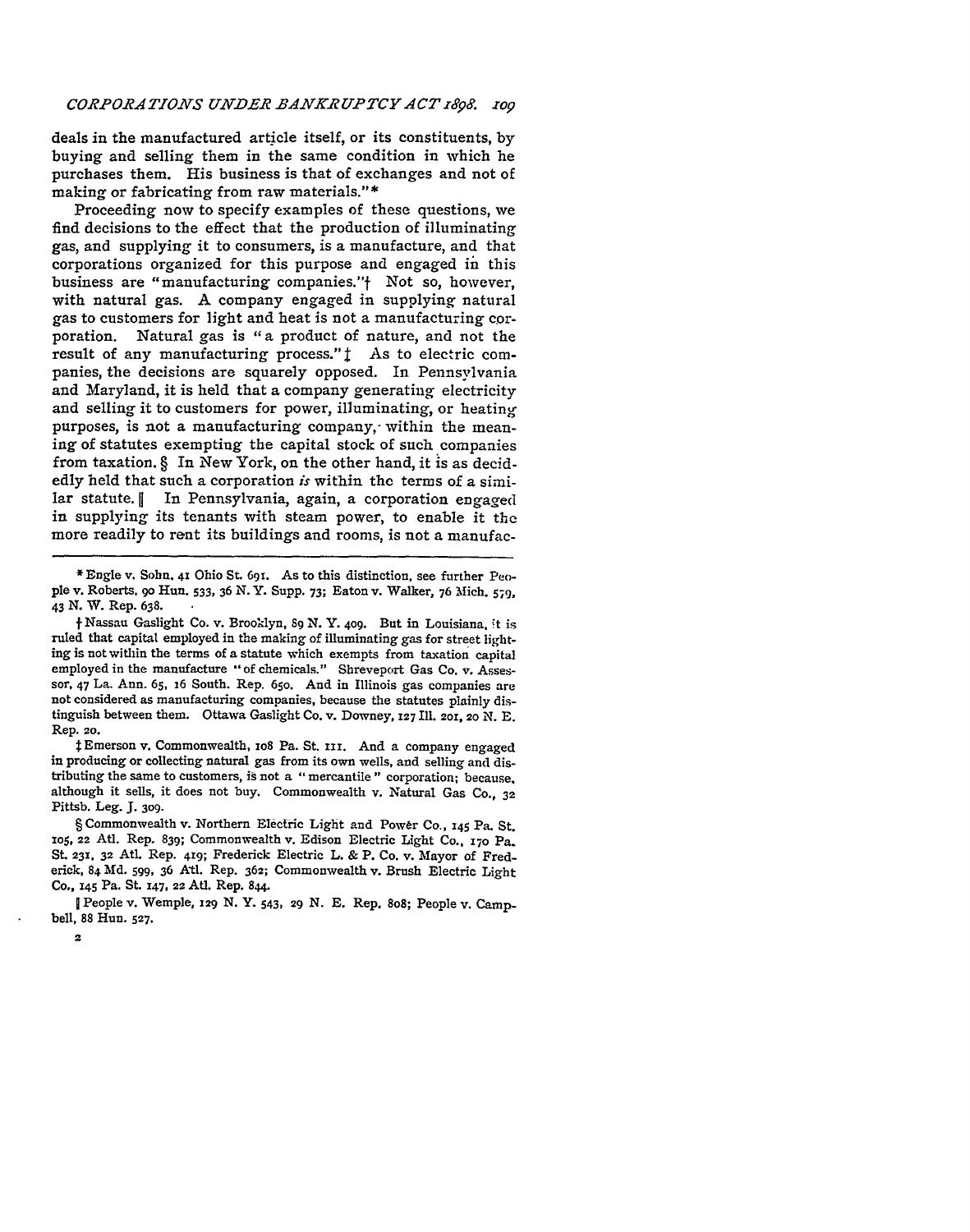turer.\* On the same principle which was held to determine the case of natural gas, it has been ruled that hay is not a "manufactured article." | As to natural ice, there is again a difference of judicial opinion. In was very sensibly said by the Supreme Judicial Court of Massachusetts: "The cutting of ice produced by the agencies of nature, on the surface of a pond, into pieces of a size convenient for handling, and storing the pieces in a building, cannot in any proper sense be called a manufacture. The material is in no way changed or adapted to any new or different use; it still remains ice, to be used simply as ice; it is no more a manufacture than putting the water from the pond into casks for transportation and use would be a manufacture." **I** And a similar conclusion has been reached by the courts in New York. § On the other hand, in Michigan, it is ruled that the business of cutting natural ice from a river or lake and preparing it for use as an article of consumption, by clearing it from snow. and reducing it to blocks of a convenient size, is manufacturing. **11 However this may be, it is clear that the pro**duction of artificial ice by frigorific processes, as an article of commerce, is within the description of "manufacturing."  $\P$  And a corporation dealing in natural ice; though it may escape liability to the bankruptcy law on the ground that its business is not manufacturing, is certainly a "merchant," and therefore subject to the law on that ground.\*\* In this connection it may be mentioned that an aqueduct company is not a "manufacturing" corporation, although it purifies the water before dis tributing it, by means of filters and screens. $\dagger \dagger$  The business of slaughtering cattle and refrigerating the carcasses and shipping them to points for sale is not manufacturing;<sup>11</sup> though it seems that a company which buys and slaughters hogs, and subjects them to certain processes and combinations with other materials, requiring the application of skill, labor and capital, and converts them into lard and cured meats, for the purpose

<sup>\*</sup>Commonwealth v. Arrott Steam-Power Mills Co., **145** Pa. St. 69, **22** Atl. Rep. 243.

**f** Frazee v. Moffitt, **20** Blatchf. **267,** 18 Fed. Rep. 584.

t Hittinger v. Westford, 135 Mass. **258.**

**<sup>§</sup>** People v. Knickerbocker Ice Co., 99 **N.** Y. 181.

**I** Attorney-General v. Lorman,.59 Mich. 157.

People v. Knickerbocker Ice Co., 99 N.Y. i81. Compare Greenville Ice

Co. v. Greenville, **69** Miss. 86.

*<sup>\*\*</sup>* Kansas City v. Vindquest, **36** Mo. App. 584.

f Dudley v. Jamaica Pond Aqueduct Corp., ioo Mass. 183.

**<sup>#1</sup>** People v. Roberts, **155 N.** Y. 408, **50 N. E.** Rep. **53.**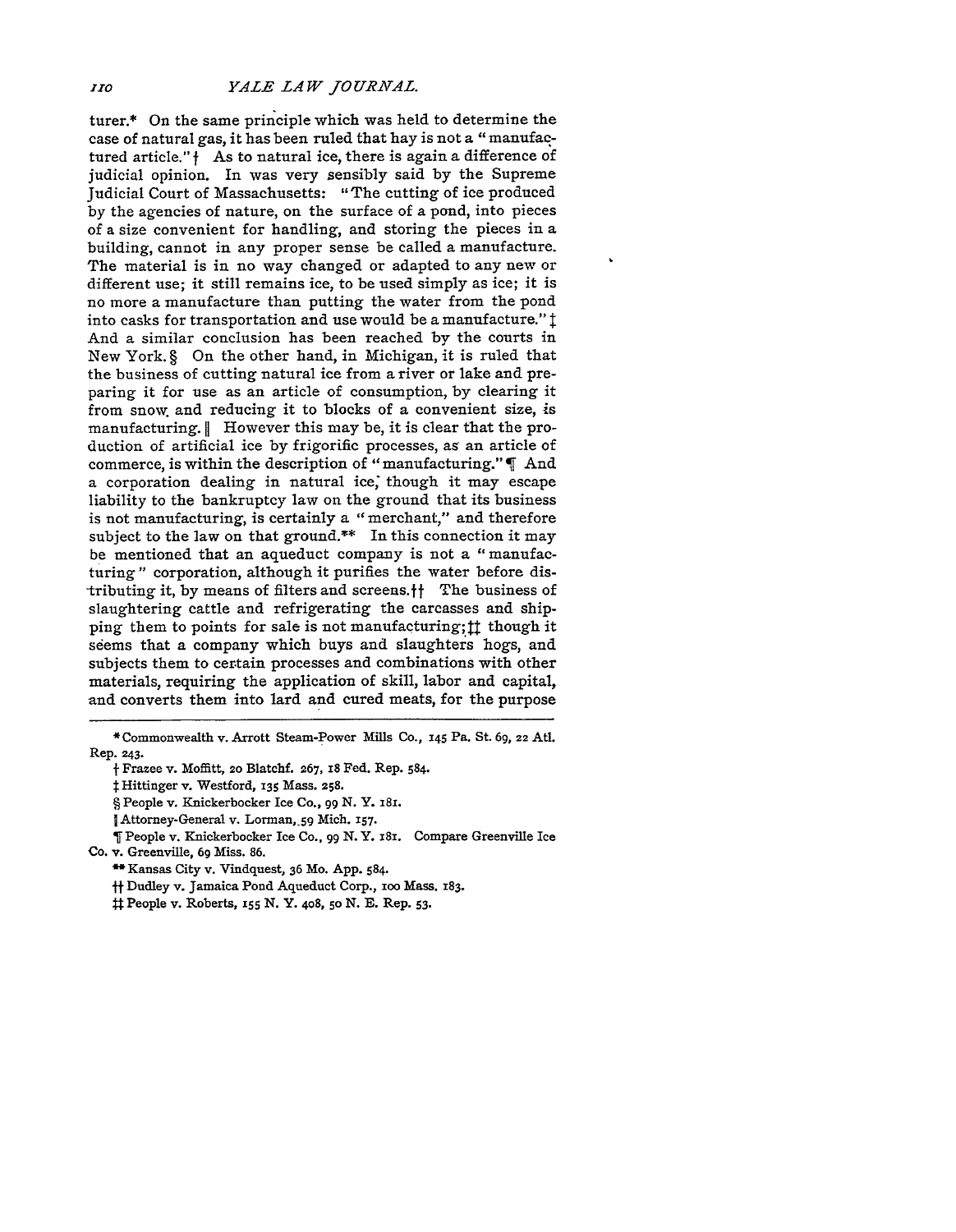of adding to the value thereof, with a view of making gain or profit, is engaged in "manufacturing."\*

The processes of extracting coal or mineral ores from the earth, and of smelting, reducing, and refining such ores, or breaking up and grading the coal, and of extracting slate or other stone from quarries, are not processes of manufacture; companies engaged in this business are mining companies, not manufacturing corporations.f But it appears that a corporation owning a quarry from which it takes slate and works it up into sizes and shapes desired, may be so far considered a manufacturing company as to be able to claim exemption from taxation on that part of its capital which is engaged in this part of its business. **I** And working fire clay into fire brick, tiles, and such other articles as are usually made of it, is manufacturing. § So also is the business of "refining and preparing for use oil, coal, and other minerals." **| The business of converting trees and logs** into marketable lumber, in a sawmill, is not manufacturing;  $\P$ though it seems that a corporation whose business is the production of kindling-wood from slabs, **by** the use of machinery, skill, capital and labor, which article is different in form and condition from the material out of which it is made, being specially prepared for use as a kindler for anthracite coal, and known under a distinctive name, is engaged in the business of "manufacturing," within the meaning of the revenue law.\*\* On the other hand, in Louisiana, it is held that a planing-mill, engaged in dressing rough lumber into plain and tongued and grooved weatherboarding, flooring, and ceiling, and also in making mouldings, door and window casings, baseboards, and wainscoting, is not a manufacturing concern entitled to exemption from taxation. ft But a corporation which buys lumber,

\*Engle v. Sohn, 41 Ohio **St.** 691. And a pork-packer is a "merchant;" and it is immaterial that his labor changed the form of the goods sold. State v. Whittaker, **33** Mo. 457; In re Bassett, **8** Fed. Rep. **266.**

tHorn Silver Min. Co. v. New York, **143 U. S. 3o5;** Commonwealth v. Lackawanna Iron Co., **129** Pa. St. 346; People v. **Horn** Silver **Min. Co., o5-N. Y. 76;** Byers v. Franklin Coal Co., xo6 Mass. **131.**

t Commonwealth v. East Bangor Slate Co., **162** Pa. St. **599,** ig AUt. Rep. **706.**

§Commonwealth v. Savage Fire Brick Co., **257 Pa. "St 512; 27** AUt. Rep. 374.

*I* Hawes v. Anglo-Saxon Petroleum Co., iox Mass. **385.**

TJones v. Raines, 35 La. Ann. **996.**

\*\*People v. Roberts, **2oApp.** Div. **(N. Y.) 514.** Compare Correio v. **Lynch, 65** Cal. **273.**

 $\mathcal{L}$ 

StWhited v. Bledsoe, 49 La. Ann. **325, 21** South. Rep. **538.**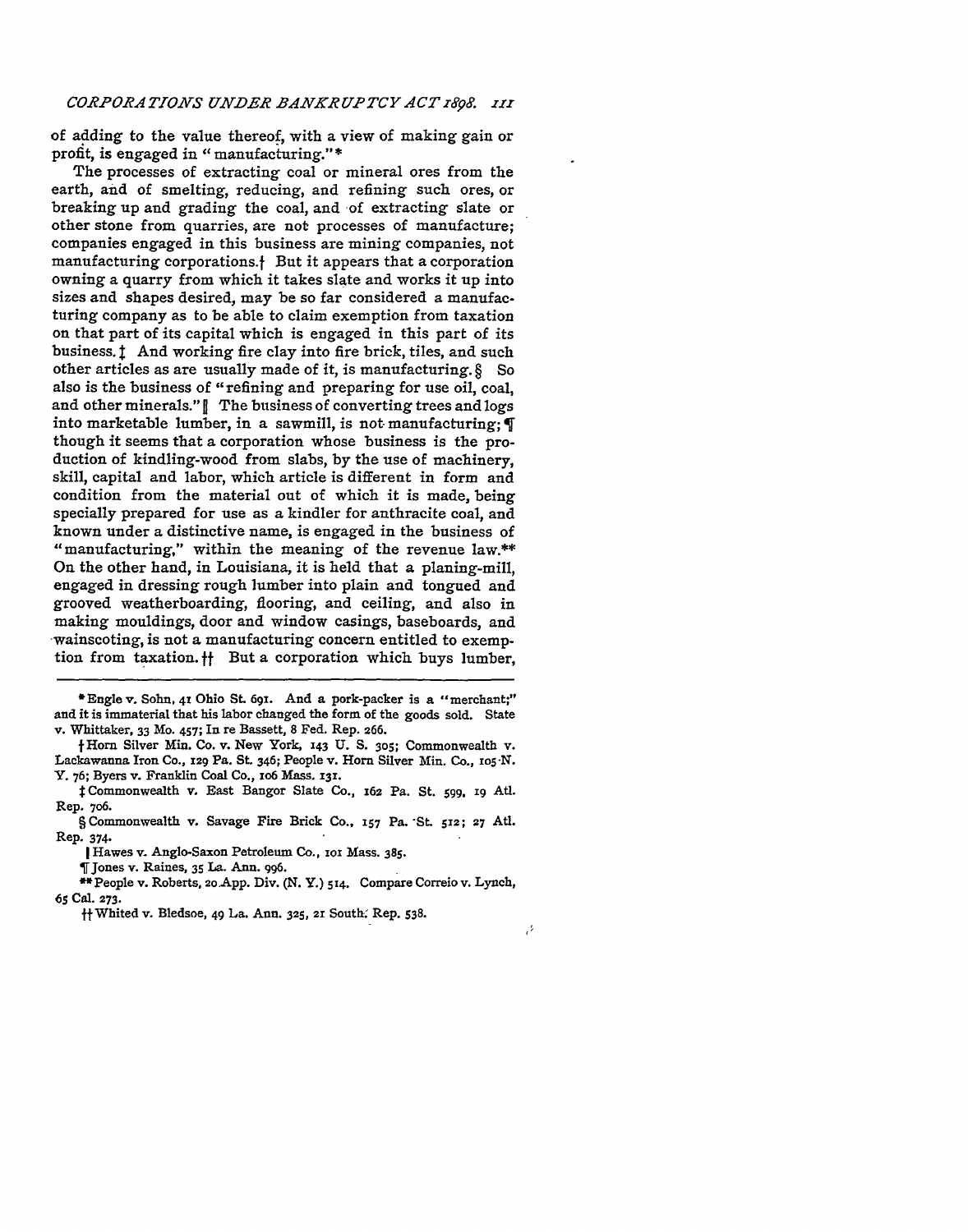iron, and other materials in the rough, and at its own shops finishes, shapes, designs, and makes such materials suitable for use, and puts the same together in the erection of bridges, roofs, and other structures, is a manufacturing corporation.\* So also is a company operating a steam flouring-mill,<sup>†</sup> but not a grain-elevator company, engaged in buying, selling, and storing grain, building and operating grain warehouses, and incidentally dealing in coal, lime, and cement.<sup>†</sup> A book-binder who also makes blank books is (in Connecticut) a manufacturer, § but not (in Louisiana) one who prints bill-heads, orders, and other forms for commercial purposes, on paper bought by him, and who cuts and folds the paper into shapes for such purposes, as well as to serve for ledgers and other commercial books. **I** A corporation engaged in mixing teas, and in roasting, grinding and mixing coffee, is not a manufacturing corporation. Nor is the making of soda, vichy, seltzer, and similar drinks, a "manufacture of chemicals," within a statute granting exemption from taxation.\*\* But the building and construction of locomotive engines is manufacturing, and not the less so because a portion of the materials used in the construction of the engines are bought by the manufacturers in such a state of progress as to be adapted to the purpose designed with less labor than the raw material would require.<sup>†</sup>

As to the commission of acts of bankruptcy, upon which involuntary proceedings may be founded, the law makes no distinction between corporations and natural persons. Each of the five acts of bankruptcy enumerated in the statute can be as well committed by a corporate body as by an individual. Although the present statute gives the debtor much greater latitude in managing his affairs than was accorded by previous laws, and greatly restricts the number and character of the causes for which he may be thrown into bankruptcy, it *is'* not within our present purpose to discuss these differences, as they do not peculiarly affect corporations. It should be remarked, however, that in every case actual insolvency at the time of

<sup>\*</sup>Commonwealth v. Keystone Bridge Co., **156** Pa. St. **5oo, 27** Ad. Rep. x.

**f** Carlin v. Western Assur. Co., **57** Md. 515.

<sup>:</sup> Mohr v. Minnesota Elevator Co., 4o Minn. 343.

<sup>§</sup> Seeley v. Gwillim, **40** Conn., io6.

Patterson v. New Orleans, 47 La. Ann. **275,** 16 South. Rep. **815.**

People v. Roberts, **i45 N. Y.** 375, **40 N. E.** Rep. **7.**

**<sup>\*\*</sup>** Crescent City Seltz & M. W. Co. v. New Orleans, 48 La. Ann. 768, i9 South. Rep. 943.

if Norris v. Commonwealth, **27** Pa. St. 494.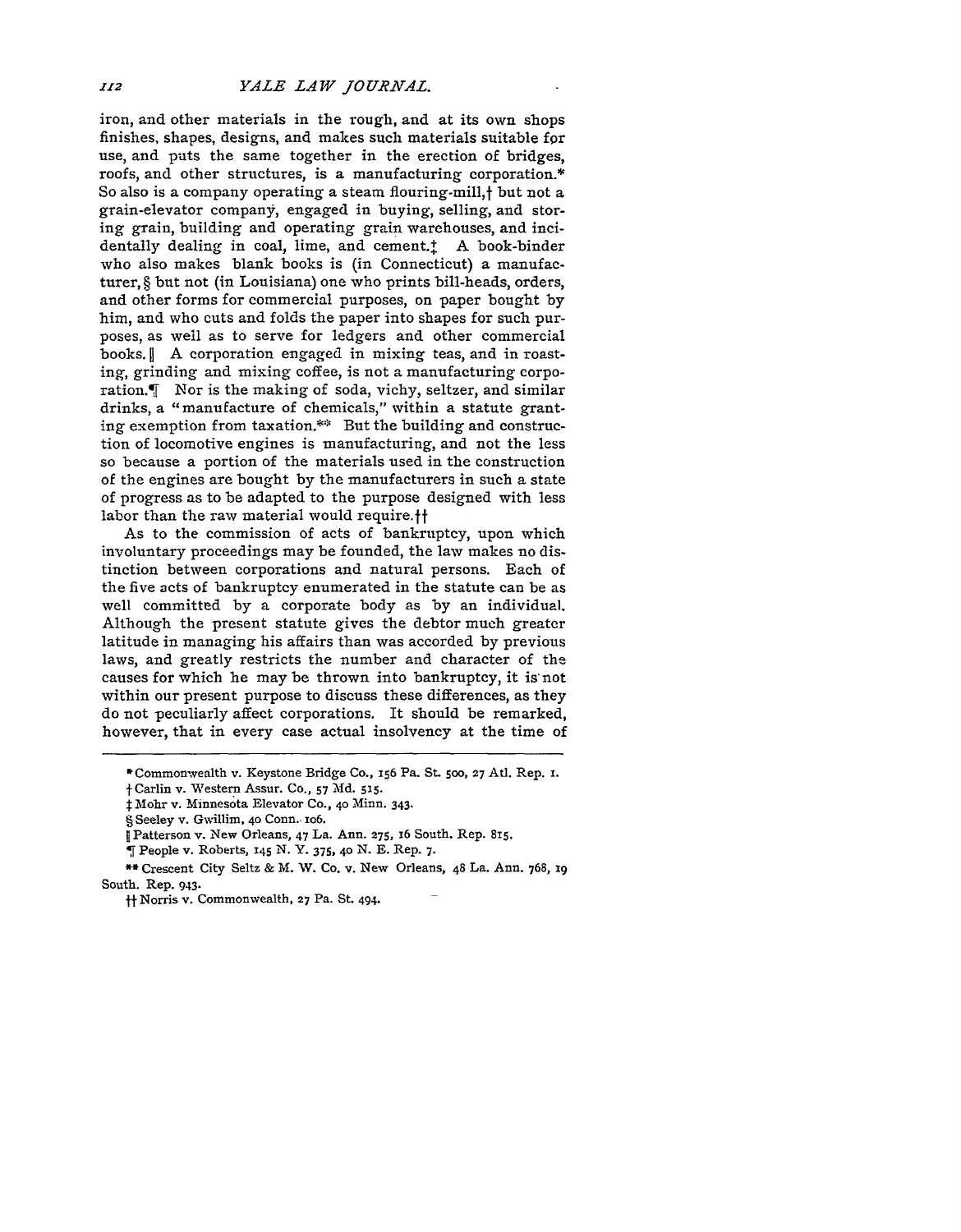### *CORPORATIONS UNDER BAZVKR UPTCY ACT rc98. zz3*

filing the petition is an essential. **An** insolvency does not now, as under former statutes, mean "inability to pay debts and meet engagements as they mature in the ordinary course of business." Congress has given an official definition to this term in the following words: **"A** person shall be deemed insolvent, within the provisions of this act, whenever the aggregate of his property exclusive of any property which he may have conveyed, transferred, concealed, or removed, or permitted to be concealed or removed, with intent to defraud, hinder, or delay his creditors, shall not, at a fair valuation, be sufficient in amount to pay his debts." Moreover, the petition must be filed within four months after the commission of the act of bankruptcy.\* One who is insolvent, it is said, and who undertakes to make a final distribution of his assets, must do it through the court of bankruptcy. A trust to sell all the debtor's property and divide the proceeds ratably among his creditors is an act of bankruptcy. But a mortgage **by** a railroad company to secure all its creditors equally out of its earnings, and to pay such as refuse the security their ratable proportion of the proceeds, is not an act of bankruptcy.<sup>†</sup> Where a petition in bankruptcy is filed against a corporation, it is not necessary, in order to authorize counsel to appear and admit the acts of bankruptcy charged, that the corporators or shareholders should previously, **by** a vote, authorize that act or direct it to be done.1

In regard to the jurisdiction of the courts of bankruptcy over the person of the debtor, the terms of the act are very broad. They have authority to pass an adjudication in bankruptcy against persons (including corporations) "who have had their principal place of business, resided, or had their domicile, within their respective territorial jurisdictions for the preceding six months or the greater portion thereof."§ The residence or domicile of a corporation, it is now reasonably well settled, can be only in the state from which it derives its charter or under whose laws it was organized. But it will be perceived that the terms of the law are wide enough to cover the case of a corporation organized in one state but transacting all- its business in another. Jurisdiction in bankruptcy over such a company would belong to the federal district court in the district where its principal office was maintained and the principal

Bankruptcy Act, **a898, §3;** Id. **§i,** clause **15.**

t In re Union Pac. R. Co., io N. B. R. **178.**

t Leiter v. Payson, **9 N.** B. R. **205.**

**<sup>§</sup>** Bankruptcy Act, **I898, §2,** clause **x.**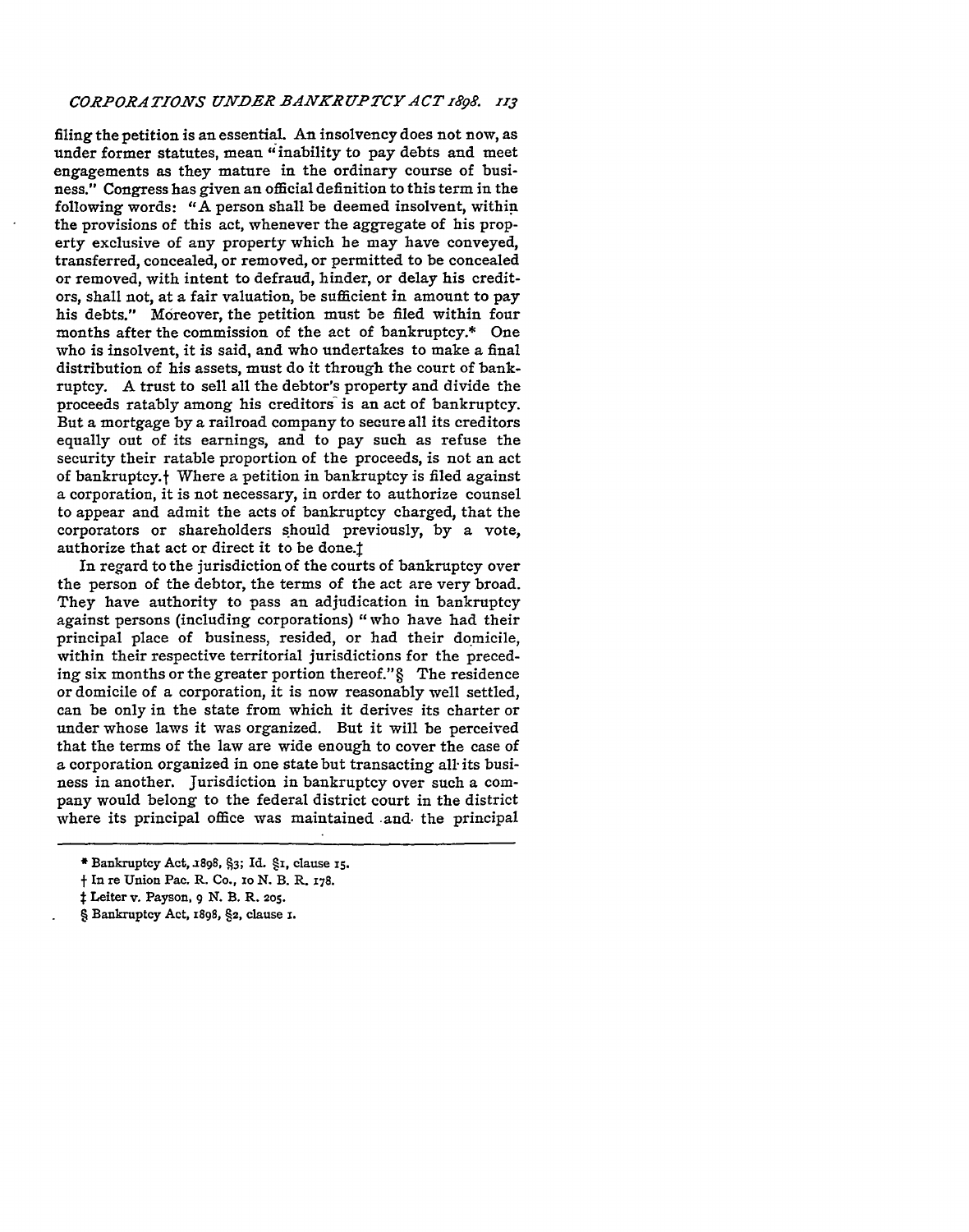volume of its business transacted (for the preceding six months), without reference to the question of its "citizenship" in the same or another state. Where the same corporation enjoys a corporate existence by legislative recognition in two or more states at once, and successive petitions in bankruptcy are filed against it in the federal courts within each of those states, that court which first acquires jurisdiction, by the filing of a petition, will retain it, and must be permitted to exercise it to the fullest extent, without interference by any other court.\*

It is also important to be noticed, in this relation, that a corporation, subject to the provisions of the act, which has committed an act of bankruptcy, and is in existence when the petition against it is filed, and when the proper papers are served on its officers, cannot oust the jurisdiction of the bankruptcy court to proceed at the proper time to an adjudication, because a decree dissolving the corporation has been made after such service and before the return day.<sup>†</sup> And it is even held that the federal court has power to declare a corporation bankrupt notwithstanding its dissolution by decree of a state court before the institution of proceedings in bankruptcy, provided that such proceedings are commenced within six months (now four) after such dissolution, that being the time within which an act of bankruptcy must be alleged.<sup>1</sup>

But supposing the corporation to remain in existence until it passes under the control of a court of bankruptcy, the interesting question arises whether or not it is *dissolved* by the adjudication in bankruptcy. On this point the authorities are not in harmony. On the one hand, it has been said that a corporation, for all essential purposes, is as effectually dissolved by the commencement of proceedings in bankruptcy as if a solemn judgment were pronounced to that effect. It is such a dissolution, it is said, as will afford creditors a remedy against the individual shareholders where they are made liable upon the "dissolution" of the company.§ And a federal court has declared that, under a state statute providing that upon the "dissolution" of a corporation its president and direct-

**<sup>\*</sup>** In re Boston, H. & E. R. Co., 9 Blatchf. ioi.

**f** Platt v. Archer, 9 Blatchf. **559.**

t In re New Amsterdam Ins. Co., 6 Bened. 368; In re Independent Ins. Co., 6 N. B. R. **260;** Thornhil v. Bank of Louisiana, **i** Woods **z.**

**<sup>§</sup>** State Savings Ass'n v. Kellogg, **52** Mo. 583. And see Slee v. Bloom, i9 Johns. 456; Penniman v. Briggs, Hopk. (N. Y.) **Ch.** 3oo; In re Washington Marine Ins. Co., 2 Bened. 292.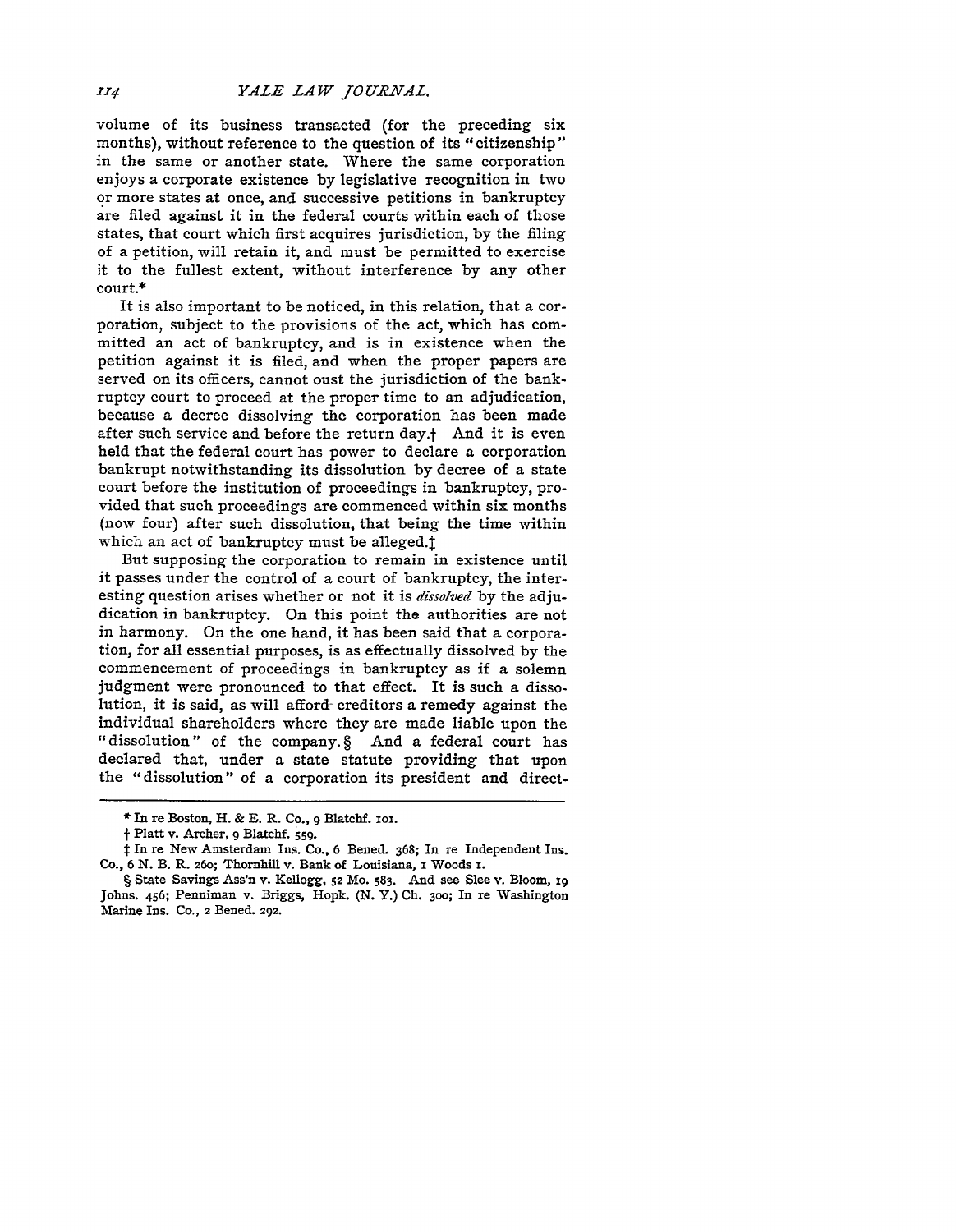#### *CORPORATIONS UNDER BANKRUPTCY ACT 1898. zi <sup>5</sup>*

ors or managers shall **be.** in law trustees for the settlement of its affairs and personally responsible to creditors to the extent of the property which may come to their hands, the mere *insolvency* of the concern, known to the president and directors, works a practical dissolution, so as to impose upon them the statutory consequences.\* But there is strong authority the other way. The adjudication in bankruptcy, it is argued, does not necessarily destroy the life of the corporation any more than that of a natural person. It is true the bankrupt, while under the control of the court, is said to be *civiliter mortuus;* and of course all corporate functions, or at least all control of the business of the corporation, must be regarded as suspended during the continuance of the proceedings in bankruptcy. But there is nothing in the'language of the act, nor in the necessary consequences of such a proceeding, to prevent the corporation from resuming its business and the exercise of all its corporate functions, after it shall have obtained a discharge; and so long as that is possible, it cannot with any propriety be said that the company is dissolved.<sup>†</sup> This view has been picturesquely expressed **by** the court in Georgia in the following terms: "The bankruptcy of a corporation does not put an and to its corporate existence nor vacate the office of its directors. **A** corporation of this state cannot be dissolved **by** an Act of Congress, nor **by** the administration thereof through the federal courts. Georgia created, and she alone can destroy. Besides. it is not the purpose of the bankrupt law to dissolve corporations. The assets are seized, but the franchise is spared. ' Your money,' not 'your life,' is the demand made **by** the bankrupt act." **I** The same view has been maintained **by** eminent courts in considering the effect of procedings under the state insolvency laws upon the existence of corporations. "There is nothing in the proceedings to prevent their continuing to accomplish the end and purpose of their existence, at least until their franchise, or the right to act as a corporation, is sold under one of the provisions of the statute, if indeed such sale would have the effect. The corporation notwithstanding the proceedings in insolvency, may have assets sufficient to pay all their debts, and then no impediment

**<sup>\*</sup>** Sprague-Brimmer Manufacturing Co. v. Murphy Furnishing Goods Co., **26** Fed. Rep. **572.**

tMorley v. Thayer, **3** Fed. Rep. **737.**

tHolland v. Heyman, 6o Ga. **174.** And see Chamberlin v. Hugenot **Manu**facturing Co., 118 Mass. **532;** Shenandoah Valley R. Co. v. Griffith, **76** Va. 913; **2** Morawetz, Corps. §ioio.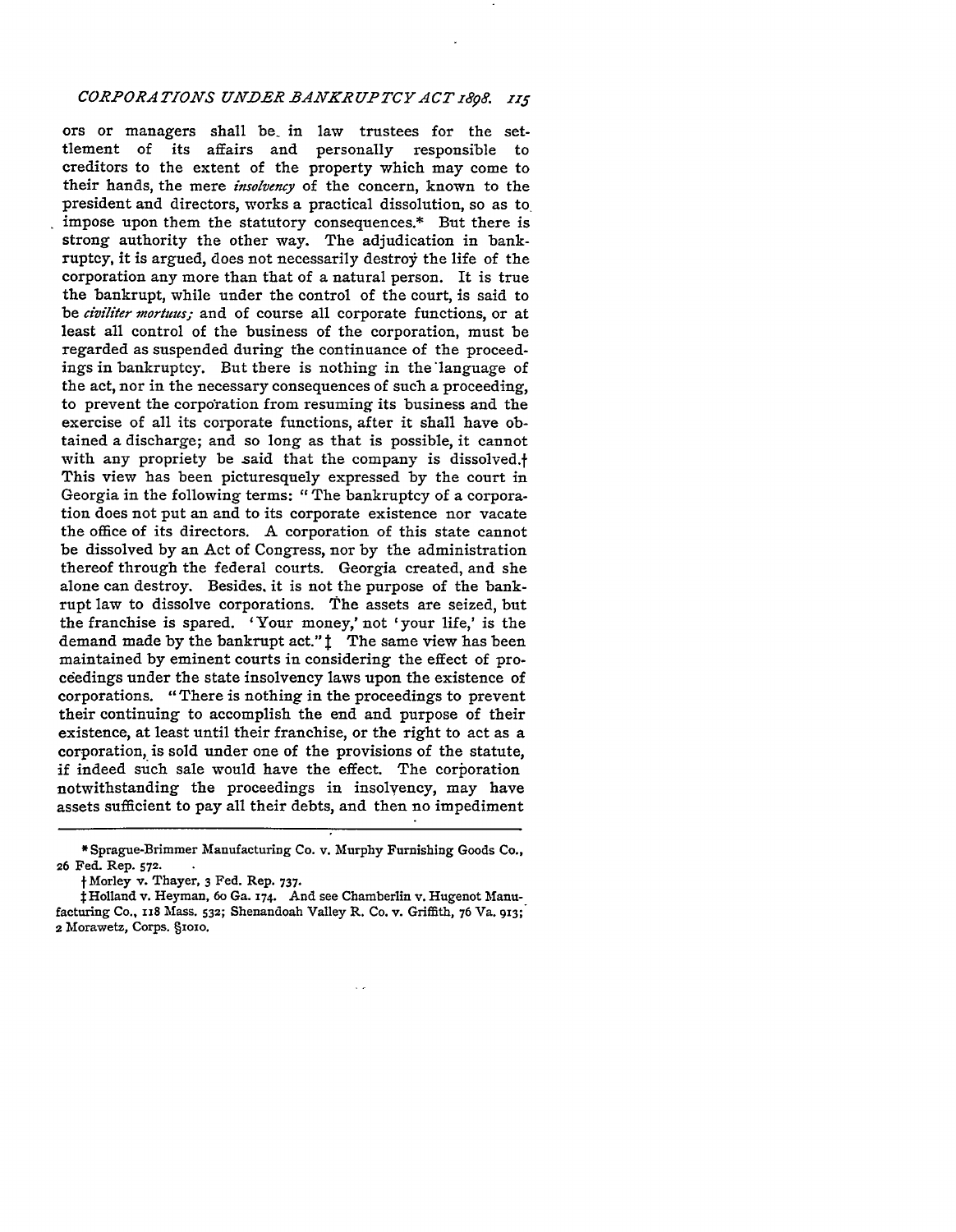would exist, before a surrender pursuant to law or a forfeiture ascertained and declared by a proper judicial proceeding, from resuming their business. Or if their capital is impaired or wholly gone, this seems to be no reason, before such surrender or forfeiture, to prevent the members from furnishing renewed capital and then proceeding to use their corporate powers."\*

As to the administration of the estate in bankruptcy, there are but few particulars in which proceedings against a corporation differ from those against a natural person. It is held, however, that the trustee in bankruptcy has all the authority of a receiver to collect demands and pay debts, and, under the order of the court appointing him, an assessment may be made on the unpaid shares of stock in the bankruptcy corporation, just as if the same had been ordered by the corporation itself before bankruptcy.<sup>†</sup> Moreover, the bankruptcy of a corporation does not prevent judgment being obtained against the corporation (unless the court of bankruptcy should see fit, for sufficient reasons, to enjoin the prosecution of the action); and the creditor, in default of obtaining satisfaction under the judgment from the property of the corporation, may pursue his statutory remedy against the stockholder.<sup>†</sup> But a stockholder indebted to the bankrupt corporation for unpaid shares cannot set off against this debt (which is a trust fund for creditors) a debt due him by the corporation. The fund arising from such unpaid shares must be equally divided among all the creditors. **§**

Is the franchise by which a corporation exists property which will vest in its trustee in bankruptcy, and which may be sold by him in the administration of his trust? It appears that the act of 1867 contemplated an affirmative answer to this question. For No. XXI of the General Orders framed under that act provided that, "In making sale of the franchise of a corporation, it may be offered in fractional parts or in certain numbers of shares corresponding to the number of shares in the bankrupt corporation." There is no such provision in the present statute nor in the new General Orders. But it is enacted that the trustee in bankruptcy shall be vested, by operation of law, with the title of the bankrupt to "property which, prior to the filing of the petition, he could by any

<sup>\*</sup>Coburn v. Boston Papier Mache Manufacturing Co., io Gray 243; Boston Glass Manufactory v. Langdon, **24** Pick. 49.

t Upton v. Hansbrough, **3** Biss. 417; Myers v. Seeley, io N. B. R. 4x; Sanger v. Upton, **91** U. S. **56;** Payson v. Stoever, 2 Dill. 427.

<sup>\$</sup>Allen v. Ward, ioN. B. R. **285.**

<sup>§</sup> Sawyer v. Hoag, **i7** Wall. 61o.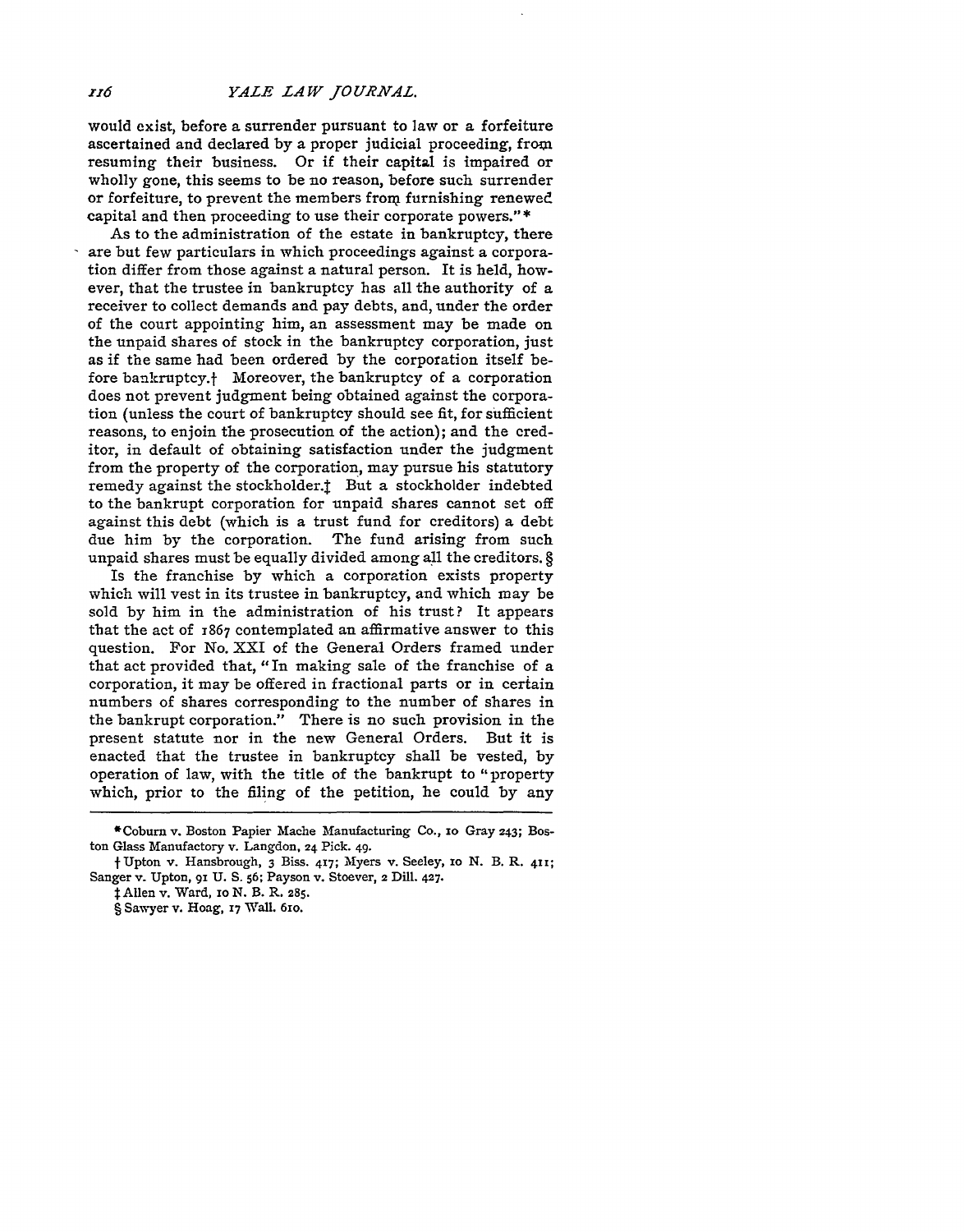#### *CORPORATIONS UNDER BANKRUPTCY ACT 1898. 117*

means have transferred or which might have been levied upon and sold under judicial process against him." And "transfer," according to the definitions given in the first section of the law, "shall include the sale and every other and different mode of disposing of or parting with property, or the possession of property, absolutely or conditionally, as a payment, pledge, mortgage, gift, or security." Now it is a general rule, settled by the preponderance of authority, that a corporation cannot mortgage, sell, or otherwise alienate its franchises, particularly the franchise of corporate existence, unless power to do so has been expressly conferred upon it; and consequently, that such franchises are not subject to levy and sale on execution to satisfy the debts of the corporation. But this rule will be found to have been established, and to be almost exclusively applied to the case of such corporations as have duties to fulfill, or services to render, towards the public, where the reason of it is very apparent. As to corporations of this kind, they are not subject to the operation of the present bankruptcy act; and as to corporations of other kinds, it is almost universally the case that their franchises, as such, have little or no pecuniary value. Where, however, such a corporation has authority to mortgage or sell its franchises, they would seem to come clearly within the description, of property vesting in the trustee under the bankruptcy law.

The former bankruptcy law did not allow the granting of a discharge, under any circumstances, to a bankrupt corporation.\* And as a consequence of this, it was held that the provision of the statute for staying any pending suit or proceeding against the bankrupt, to await the determination of the court in bankruptcy on the question of discharge, did not apply to the case of a corporation, and that the act of a creditor in proving his debt and recovering dividends and bankruptcy proceedings against a corporation was no bar to his recovering judgment for the balance in a state court.<sup>†</sup> But this appears to be changed by the present statute. It is enacted  $(\xi_{14})$  that "any person" who has been adjudged a bankrupt "may file an application for a discharge in the court of bankruptcy in which the proceedings are pending." And the first section of the law pro-

*<sup>\*&</sup>quot;* No allowance or discharge shall be granted to any corporation or jointstock company, or to any person or officer or member thereof." Rev. St. **U.** S. 5122.

*t* Meyer v. Aurora Insurance Co., **7** N. B. R. **191.**

t Ansonia Brass and Copper Co. v. New Lamp-Chimney Co.. **53** N. Y. **123,** io **N.** B. R. **355.**